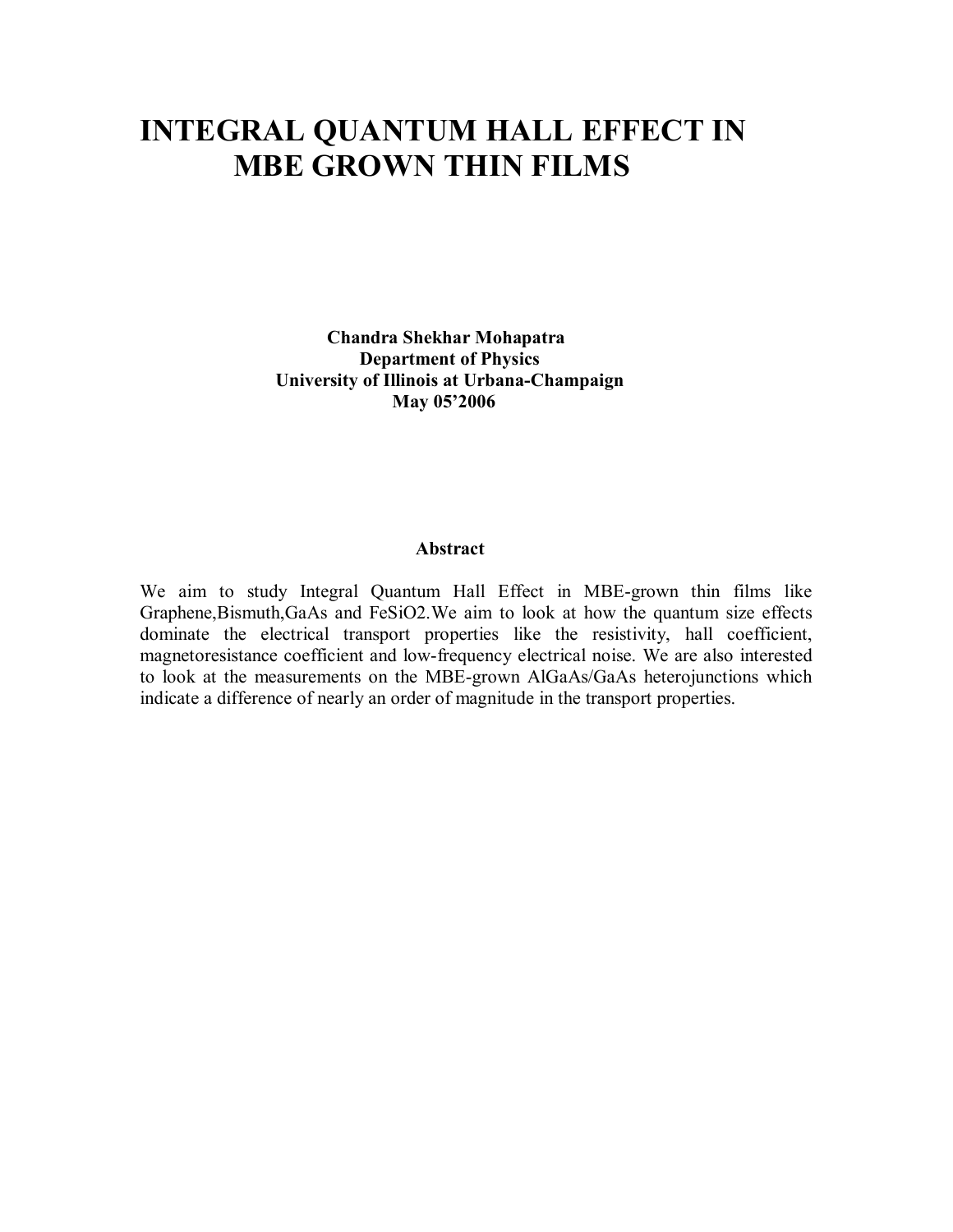### **INTRODUCTION AND BACKGROUND**

The Quantum Hall Effect (QHE) is one of the most remarkable phenomena in condensed matter discovered in the second half of the  $20<sup>th</sup>$  century. At low temperatures and in strong magnetic fields, it is found that the Hall resistance of a two dimensional electron system has plateaus as a function of the number of electrons.

In 1985 Klaus von Klitzing won the Nobel Prize for discovery of the quantized Hall effect. The previous Nobel Prize awarded in the area of semiconductor physics was to Bardeen, Shockley and Brattain for invention of the transistor. Everyone knows how important transistors are in all walks of life, but why is a quantized Hall effect significant?

It was over 100 years ago E.H. Hall discovered that when a magnetic field is applied perpendicular to the direction of a current flowing through a metal a voltage is developed in the third perpendicular direction. This is well understood and is due to the charge carriers within the current being deflected towards the edge of the sample by the magentic field. Equilibrium is achieved when the magnetic force is balanced by the electrostatic force from the build up of charge at the edge. This happens when

 $E_y = v_x B_z$ . The Hall coefficient is defined as  $R_H = E_y / B_z j_x$  and since the current density is

 $j_x = v_x Nq$ ,  $R_H = 1/Nq$  in the case of a single species of charge carrier.  $R_H$  can thus be measured to find *N* the density of carriers in the material. Often this transverse voltage is measured at fixed current and the Hall resistance recorded. It can easily be seen that this Hall resistance increases linearly with magnetic field.



The FIGURE 1 above shows the normal Hall Effect experimental set-up.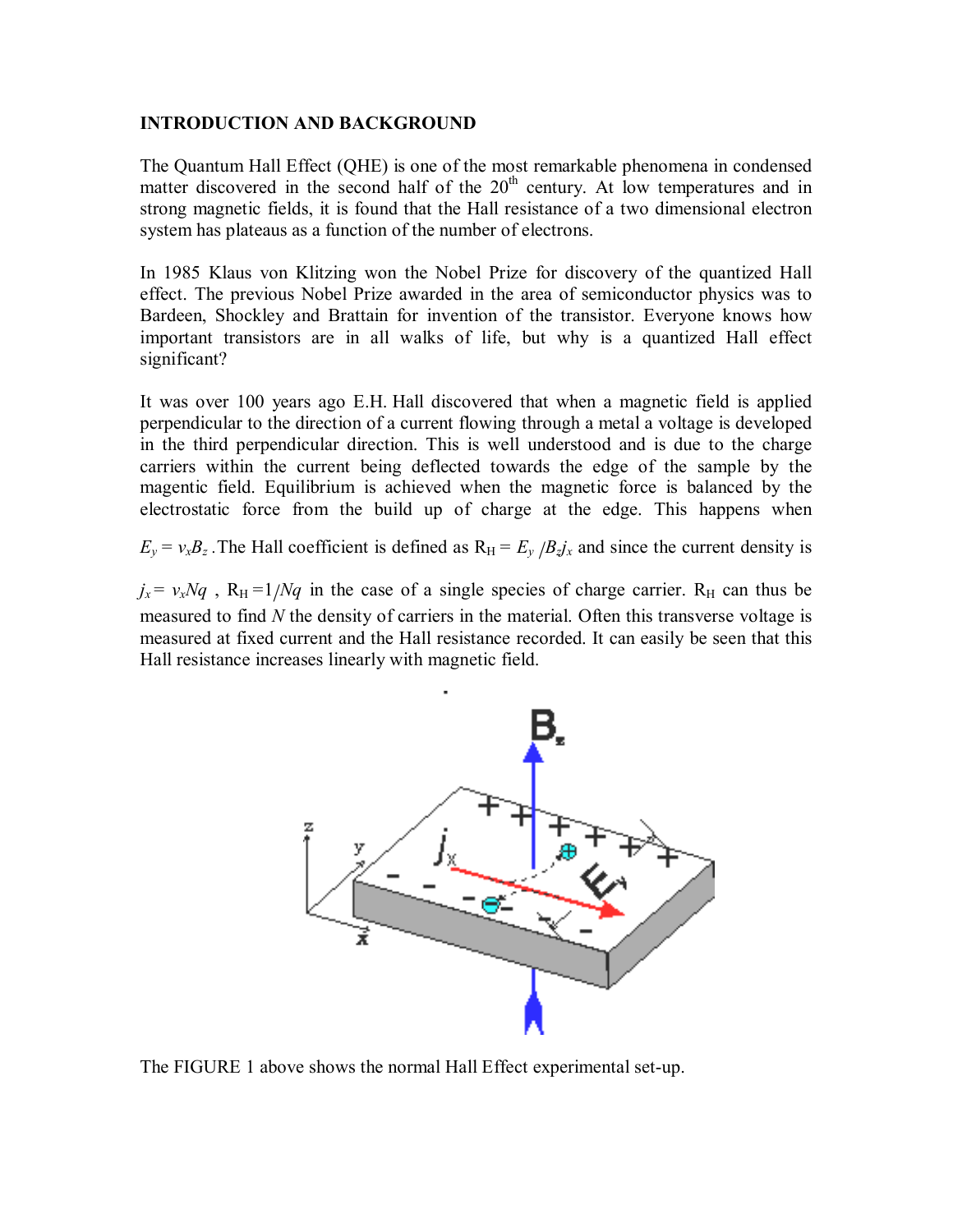In a two-dimensional metal or semiconductor the Hall effect is also observed, but at low temperatures a series of steps appear in the Hall resistance as a function of magnetic field instead of the monotonic increase. What is more, these steps occur at incredibly precise values of resistance which are the same no matter what sample is investigated. The resistance is **quantized** in units of  $h/e^2$  divided by an integer. This is the QUANTUM HALL EFFECT.



The FIGURE 2 shows the integer quantum Hall effect in a GaAs-GaAlAs heterojunction, recorded at 30mK.

The basic experimental fact characterizing QHE is that the diagonal electrical conductivity of a two-dimensional electron system in a strong magnetic field is vanishingly small  $\sigma_{xx} \rightarrow 0$ , while the non-diagonal conductivity is quantized in multiples of  $e^2/h$ :  $\sigma_{xy} = -ve^2/h$ , where v is an interger [The Integer Quantum Hall Effect (IQHE)] or a fractional number [The fractional Quantum Hall Effect].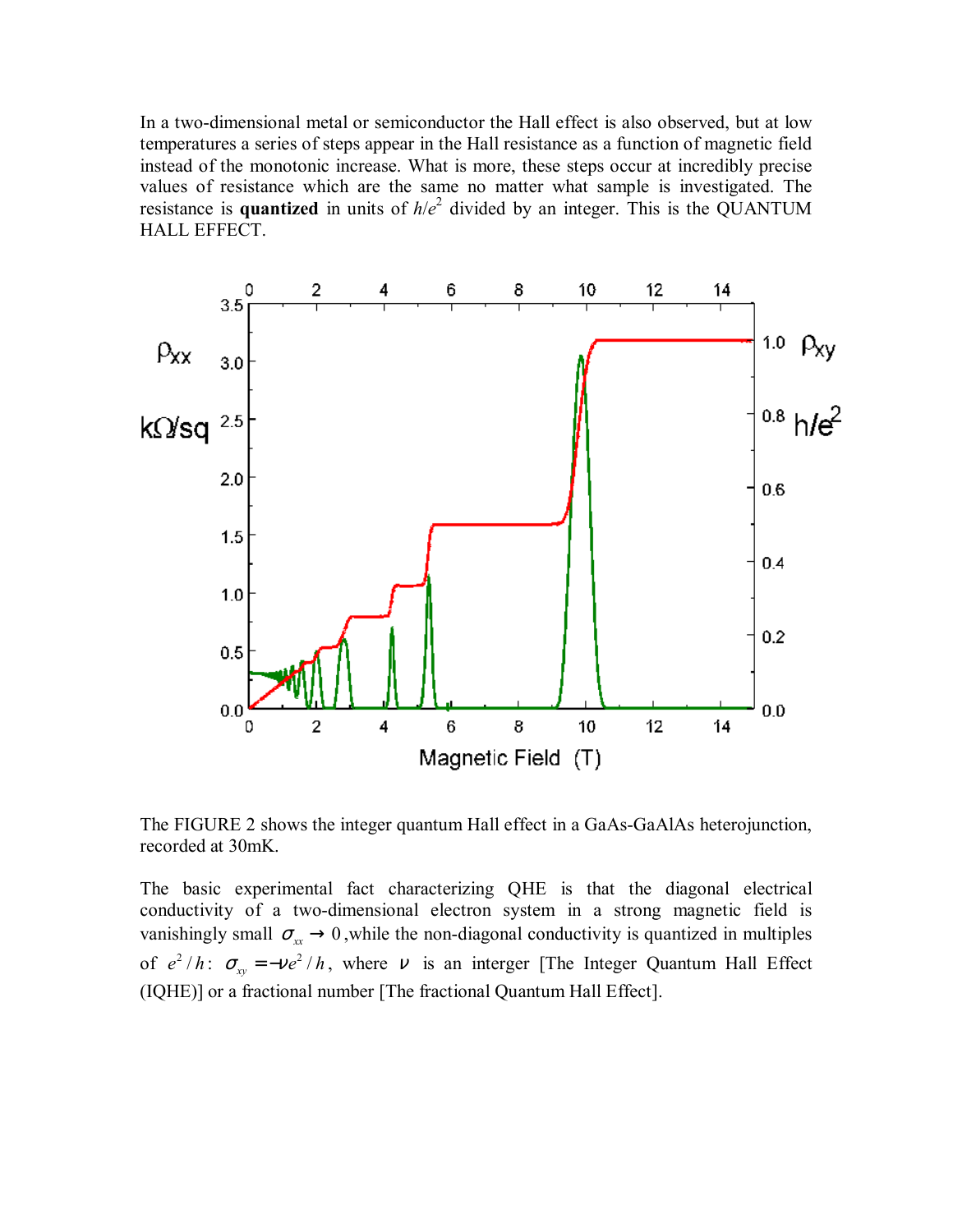#### **THEORETICAL EXPLANATION OF QUANTUM HALL EFFECT**

#### **Derivation of the Quantum Hall Coefficient**

In the Drude theory of the electrical conductivity of a metal, an electron is accelerated by the electric field for an average time  $\tau$  before being scattered by impurities, lattice imperfections and phonons to a state which has average velocity zero. The average drift velocity of the electron is

$$
v_d = -eE\tau/m
$$

where  $E$  is the electric field and  $m$  is the electron mass. The current density is thus

$$
j = -nev_d = \sigma_0 E
$$
 where  $\sigma_0 = ne^2 \tau / m$ 

where n is the electron density.

In the presence of a steady magnetic field, the conductivity( $\sigma$ ) and resistivity( $\rho$ ) become tensors:  $j = \sigma.E$  and  $E = \rho.j$  always hold.

From the Lorentz Force Law, we find

$$
v_d = -e(E + \frac{v_d \times B}{c})\frac{\tau}{m}
$$

We assume that the magnetic field is in the z direction, then in the x-y plane

$$
\sigma_0 E_x = \omega_c \tau j_y + j_x
$$
 and  $\sigma_0 E_y = -\omega_c \tau j_x + j_y$ 

where  $\sigma_0$  is defined above and  $\omega_c = \frac{eB}{mc}$ *mc*  $\omega_c = \frac{\mu}{c}$ .

Finally, we get the relationship between conductivity and resistivity as follows

$$
\sigma_{xx} = \frac{\rho_{xx}}{\rho_{xx}^2 + \rho_{xy}^2} \text{ and } \sigma_{xy} = -\frac{\rho_{xy}}{\rho_{xx}^2 + \rho_{xy}^2}
$$

Here we see that if  $\rho_{xy} \neq 0$ , then conductivity  $\sigma_{xx}$  vanishes when  $\rho_{xx}$  vanishes.

On the other hand, we have  $\sigma_{xy} = -\frac{net}{R} + \frac{U_{xx}}{U_{xx}}$ *c nec B*  $\sigma_{-} = -\frac{nec}{-} + \frac{\sigma_{-}}{\sigma_{-}}$  $=-\frac{hc}{B}+\frac{\sigma_{xx}}{\omega_{x}\tau}$ .

So, when  $\sigma_{xx} = 0$ ,  $j_x = \sigma_{xy} E_y$ , where  $\sigma_{xy}$  which is the Hall Conductivity is given by

$$
\sigma_{_H} = \sigma_{xy} = -\frac{nec}{B}.
$$

Now, in Quantum Mechanics, the Hamiltonian is

$$
H = \frac{1}{2m}(p + \frac{eA}{c})^2 + eEx \quad (E \text{ is along the x direction})
$$

For this problem it is convenient to choose the Landau gauge, in which the vector potential is independent of y coordinate:  $A = (0, B_x, 0)$ .

Solving the Schrodinger Equation which can be transformed to the familiar harmonic oscillator equation, the eigen values are as follows:

$$
E_i(E) = (i + 1/2)\hbar\omega_c + eE(I_c^2k_y - eE/2m\omega_c^2)
$$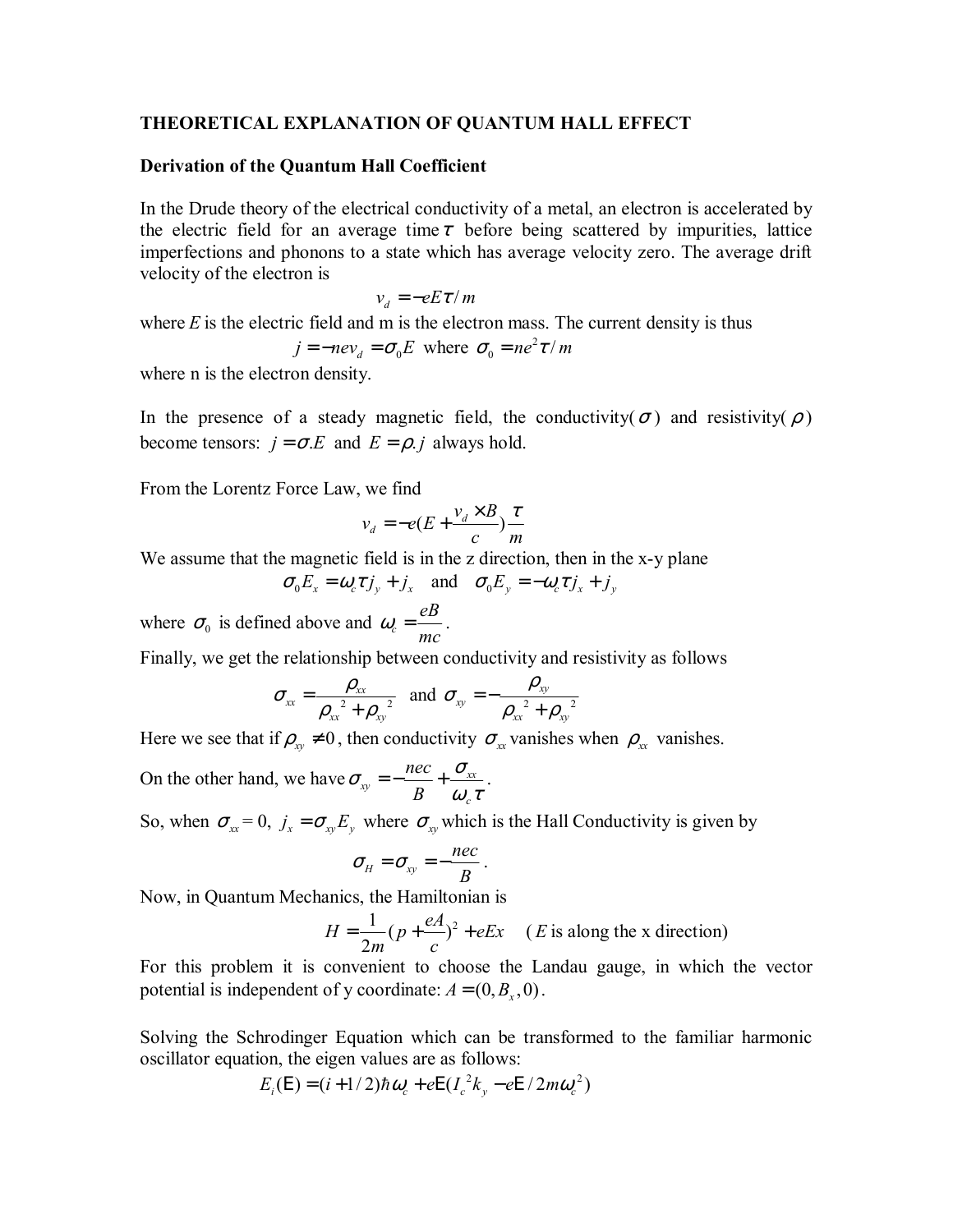where 1  $I_c = \left(\frac{\hbar c}{eB}\right)^{\frac{1}{2}}$  (classical cyclotron orbit radius) and i=0,1,2,...

The different oscillator levels are also called Landau Levels. The electric field simply shifts the eigen values by a value without changing the structure of the energy spectrum.

From the wave functions, we can calculate the mean value of the velocities as  $< v_y > = -Ec/B$  and  $< v_x > = 0$ 

Thus,  $j_v = -neE c / B$  which is the same as classical results derived above. The current along the direction of electric field (x) is zero at Landau levels.

# **Explanation of the plateaus and zeroes (FIG 2)**

The zeros and plateaus in the two components of the resistivity tensor are intimately connected and both can be understood in terms of the Landau levels (LLs) formed in a magnetic field.



In the absence of magnetic field the density of states in 2D is constant as a function of energy, but in field the available states clump into Landau levels separated by the cyclotron energy, with regions of energy between the LLs where there are no allowed states. As the magnetic field is swept the LLs move relative to the Fermi energy.

When the Fermi energy lies in a gap between LLs electrons can not move to new states and so there is no scattering. Thus the transport is dissipationless and the resistance falls to zero.

The classical Hall resistance was just given by *B/Ne.* However, the number of current carrying states in each LL is *eB/h*, so when there are *i* LLs at energies below the Fermi energy completely filled with *ieB/h* electrons, the Hall resistance is  $h/ie^2$ . At integer filling factor this is exactly the same as the classical case.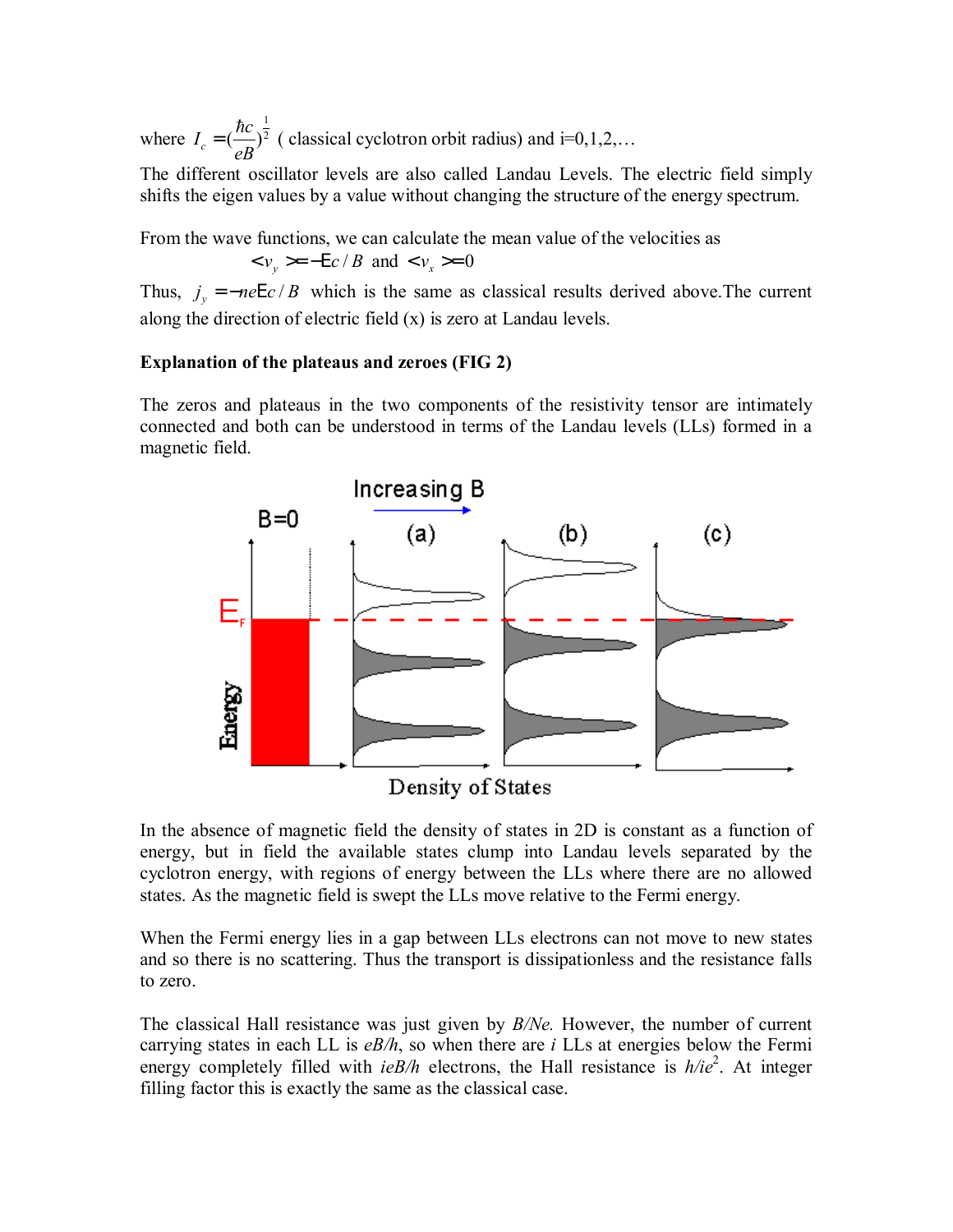The difference in the QHE is that the Hall resistance can not change from the quantised value for the whole time the Fermi energy is in a gap, i.e between the fields (a) and (b) in the diagram, and so a plateau results. Only when case (c) is reached, with the Fermi energy in the Landau level, can the Hall voltage change and a finite value of resistance appear.

# **EXPERIMENTAL SETUPS FOR QHE**

Quantum Hall Effect has been observed in two types of 2-D electron systems achieved in experiment. They are as follows:-

# ⊦Vc D \$109 7 z  $p-Si$

# • **MOSFET-Metal Oxide Semiconductor Field Effect Transistor**

FIG 4: Schematic side view of a silicon MOSFET

In MOSFET, inversion layers are formed at the interface between a semiconductor and an insulator or between two semiconductors, with one of them acting as an insulator. The system in which the Quantum Hall Effect (QHE) was discovered has Si for the semiconductor,  $SiO_2$  for the insulator. Figure 2 is a schematic side view of a silicon MOSFET showing the aluminum gate, the  $SiO$  insulator and the p-type Si crystal substrate. The principle of the inversion layer is quite simple. It is arranged that an electric field perpendicular to the interface attracts electrons from the semiconductor to it. These electrons sit in a quantum well created by this field and the interface. The motion perpendicular to the interface is quantized and thus has a fundamental rigidity which freezes out motional degrees of freedom in this direction. The result is a two-dimensional system of electrons.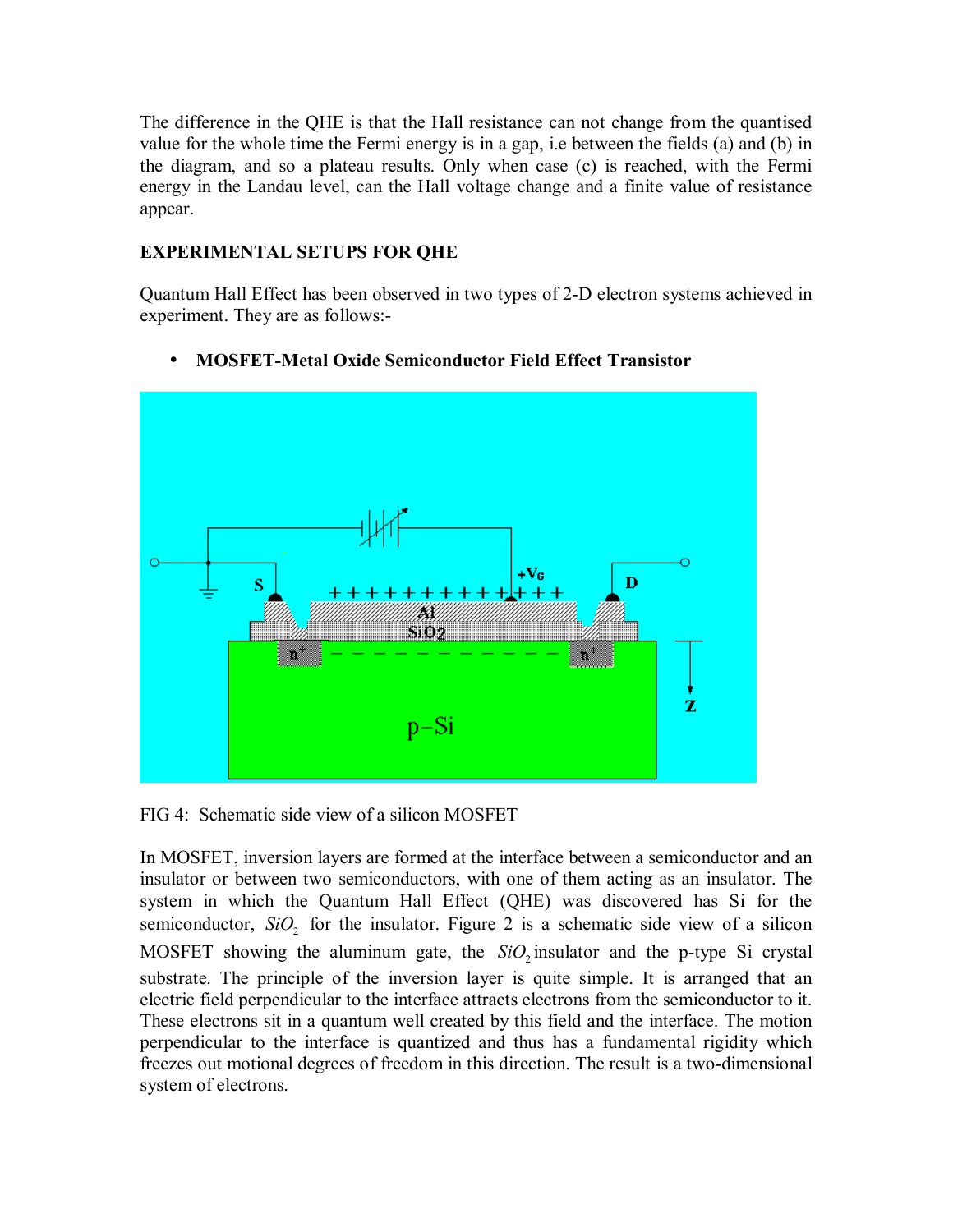# • **Superlattice**

Another type of two-dimensional electron system is formed in the heterostructures of two semiconductors. Using molecular beam epitaxy (MBE) technique, people can grow two semiconductors alternately to form a one dimensional sandwich like structure. Each layer has a width of about several nanometers. They are called superlattice. They can also be grown by metal-organic chemical vapor deposition (MOCVD). For example, in  $GaAs - Ga_{1-x}Al_xAs$  superlattice, a certain controlled number of layers of GaAs is followed by an almost perfectly matched sequence of layers of GaAlAs. The GaAlAs is deliberately doped n-type, which puts mobile electrons into its conduction band. These electrons will migrate to fill the few holes on the top of the GaAs valence band but most of them will end up in states near the bottom of the GaAs conduction band. However, there is a positive charge left on the donor impurities which attracts these electrons to the interface and bends the bands in the process. This is the source of the electric field in this system. The transfer of electrons from GaAlAs to GaAs will continue until the dipole layer formed from the positive donors and the negative inversion layer is sufficiently strong. This dipole layer gives rise to a potential discontinuity which finally makes the Fermi level of the GaAs equal to that of the GaAlAs. Figure below shows the band structure.



FIG.5 Electron energy level diagram of a GaAs-AlGaAs heterostructure device

This report will concentrate on the  $2<sup>nd</sup>$  type of OHE system ie the MBE grown superlattices.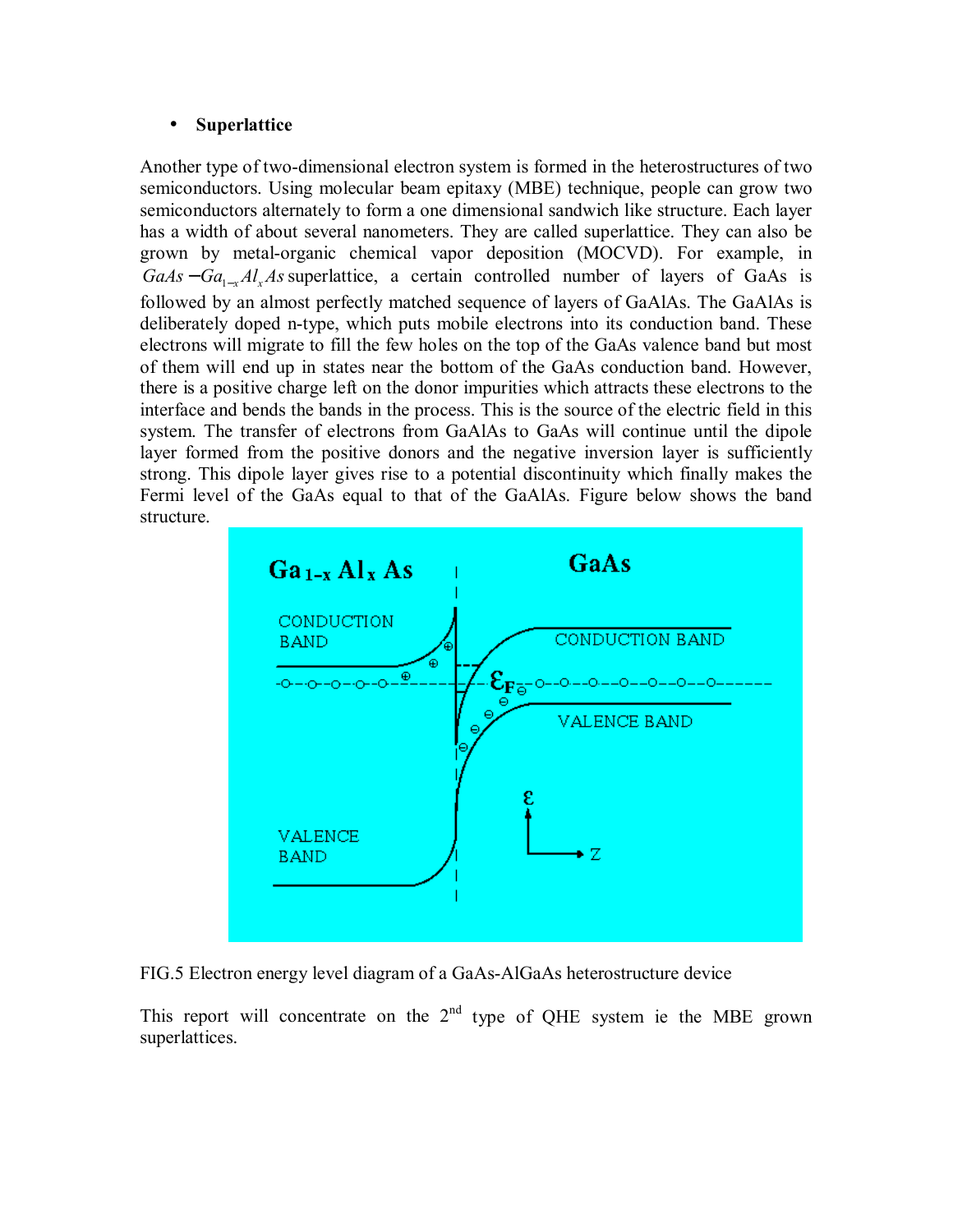### **ROLE OF MBE IN QHE EXPERIMENTS**

Molecular beam epitaxy is used in making ultra thin epitaxial films of of lead, Graphite, GaAs, Bismuth etc. The sample preparation and the measurements were performed in an ultra-high vacuum system with a base pressure  $\leq 7 \times 10^{-11}$  mbar. It was equipped with a He cryostat and a reflection high-energy electron diffraction (RHEED) system. The crystal structure of the growing film was monitored with RHEED. By very efficient computer control we can effectively control the deposition of the number of mono-layers of different films on the substrate, thus making a good super-lattice.

Ultra-thin films provide a promising starting point for obtaining a general understanding of the influence of the Quantum Size Effects (QSE) on the Hall Effect. QSE oscillations were observed in all the transport properties of the thin films at low temperatures.

If the sample thickness becomes of the order of the carrier wavelength, the resulting discreteness of the energy spectrum appreciably modifies the density of states. This influences the relaxation time and hence the mobility. All the transport properties which depend upon the mobility will oscillate as a function of sample thickness with a period of approximately one-half of the wavelength of the carriers at the Fermi surface.

# **RESULTS OF SOME OF THE EXPERIMENTS PERFORMED ON QHE IN THIN FILMS**

The figure below shows the temperature dependence of the Hall Coefficient showing data for several samples of different thicknesses of Bismuth films.



FIG. 4. Temperature dependence of the Hall coefficient for films of various thicknesses,

**[Courtesy: PRB Vol 3, Num 6, 15 Mar 1971]**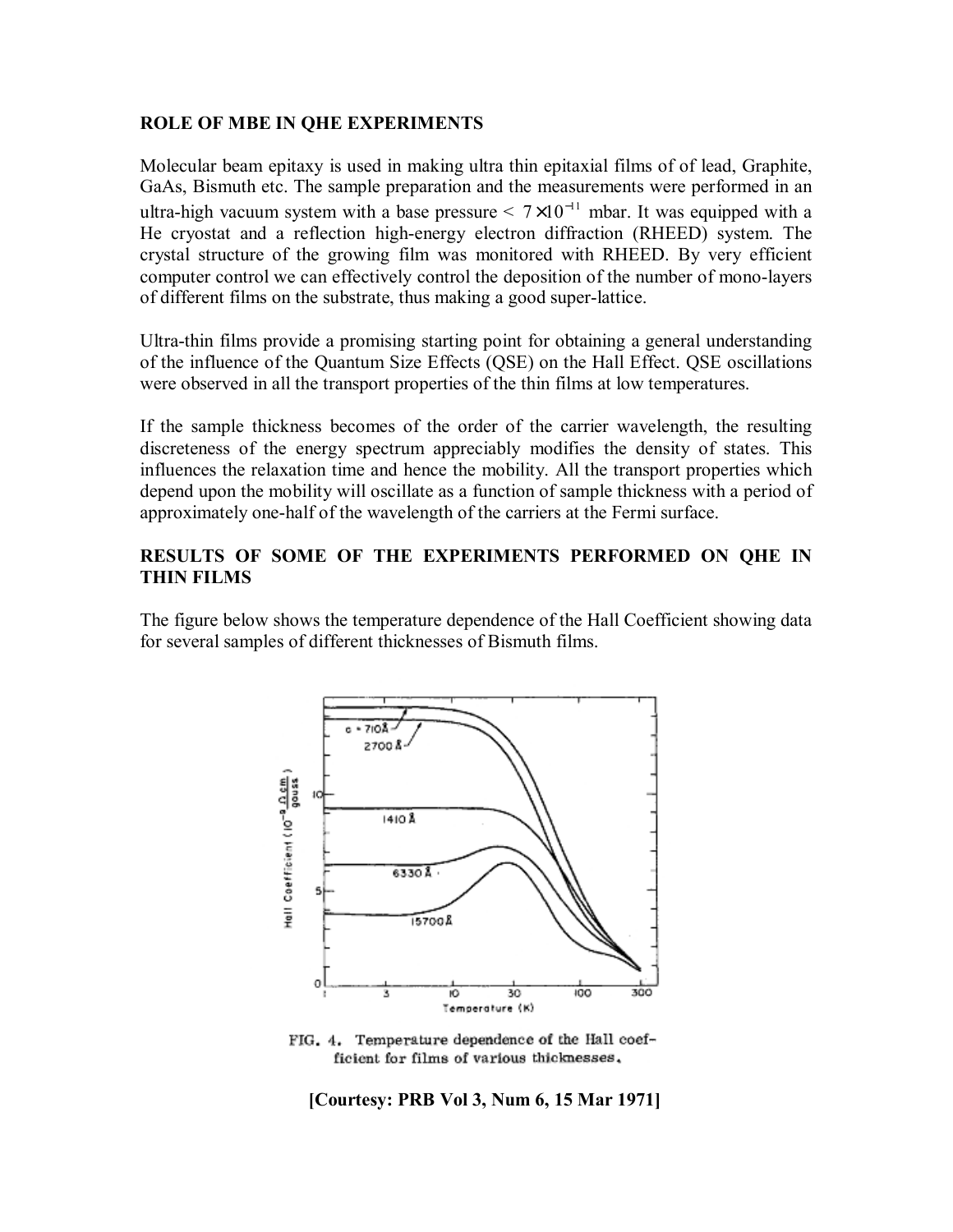As an example of Quantum Size Effect, the figure below shows the thickness dependence of the resistivity ratios  $E_i(\mathbf{E}) = (i + 1/2) \hbar \omega_c + e \mathbf{E} (I_c^2 k_y - e \mathbf{E} / 2m \omega_c^2)$  and  $\rho_{77} / \rho_{300K}$  for Bismuth films .The ratios were plotted in order to eliminate the error in the absolute resistivity resulting from the thickness measurement. The Hall and magnetoresistance coefficients were also found to exhibit the same type of oscillatory behavior as the resistivity ratio at low temperatures.



FIG. 5. Thickness dependence of the resistivity ratio at 4.2 and 77 K.

#### **[Courtesy: PRB Vol 3, Num 6, 15 Mar 1971]**

The data below shows the Hall Coefficient calculated from the data obtained from a set of ultra-thin Pb layers prepared at 80K and measured at 20K.Each circle is from a separate film. Below 2.5 ML the noise rapidly increased with decreasing thickness due to the large resistivity of films.

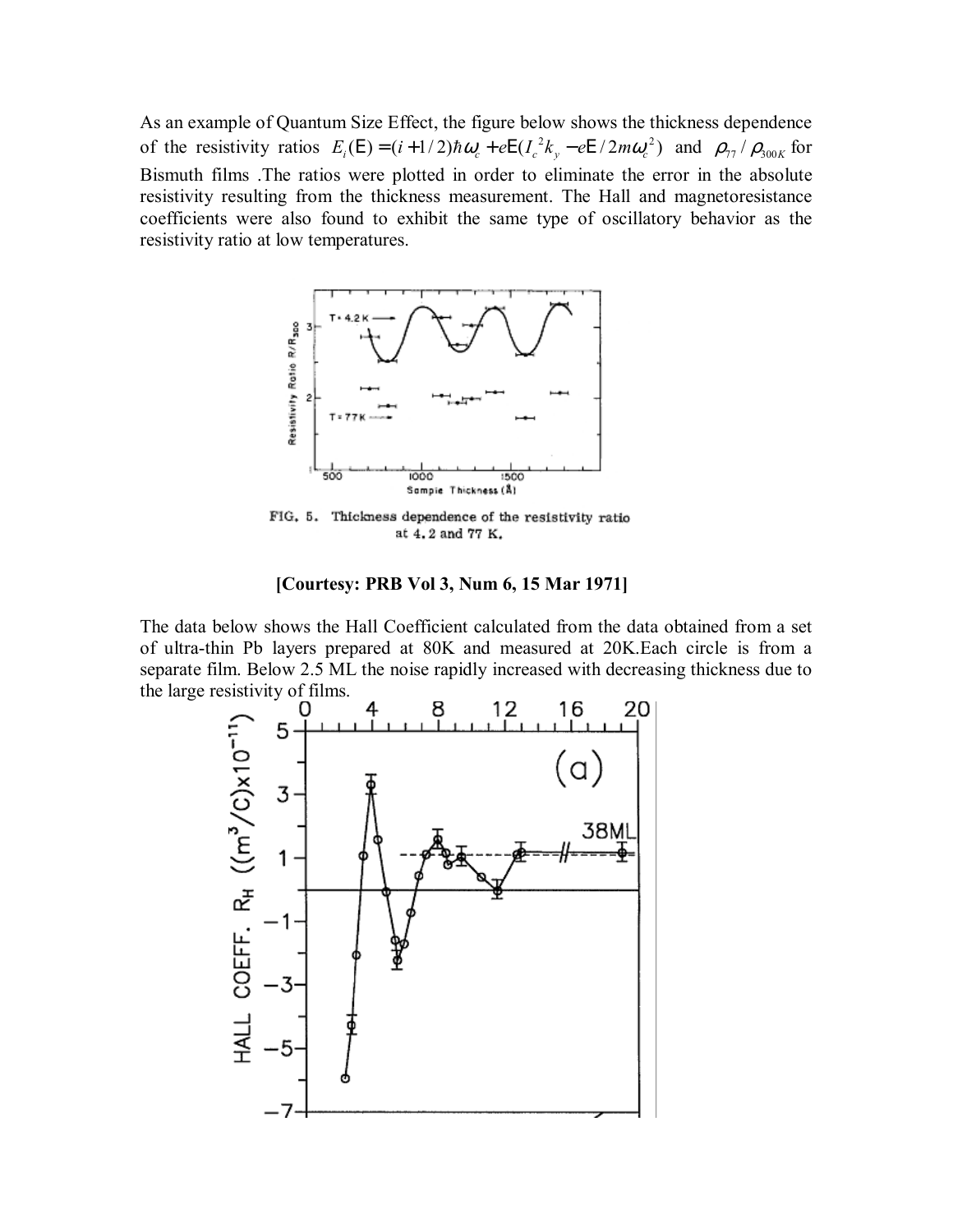

FIG: Hall coefficient of ultrathin Pb(111) films deposited at 80K on Si(111)-  $(\sqrt{3} \times \sqrt{3})$  R30<sup>0</sup> Ag, measured at 20K(a). The dashed line is data for bulk Pb measured at 20K.(b) shows the thickness dependence of the specific conductivity, measured during deposition in the same condition as in (a).

# **[Courtesy:Vol 76, Num 22, PRL, 27 May 1996]**

#### **Other experimental progress**

Since 1992, several experimental groups have succeeded in making low resistance contacts between superconducting leads and a two-dimensional electron gas (2DEG) in a semiconductor heterostructure. Evidence has been found for Andreev reflection, in which Cooper pairs are converted into unpaired electrons and transported into the 2DEG.These experiments raise the exciting possibility of making and studying a tunnel junction between a superconductor and a dissipationless quantum Hall fluid. One can see the immediate obstacle that arises when considering a tunnel junction between a superconductor and a Hall fluid. The large magnetic field needed to put the 2DEG into the quantum Hall fluid will tend to suppress the superconductivity. This is the reason why this is an extremely challenging area of research.